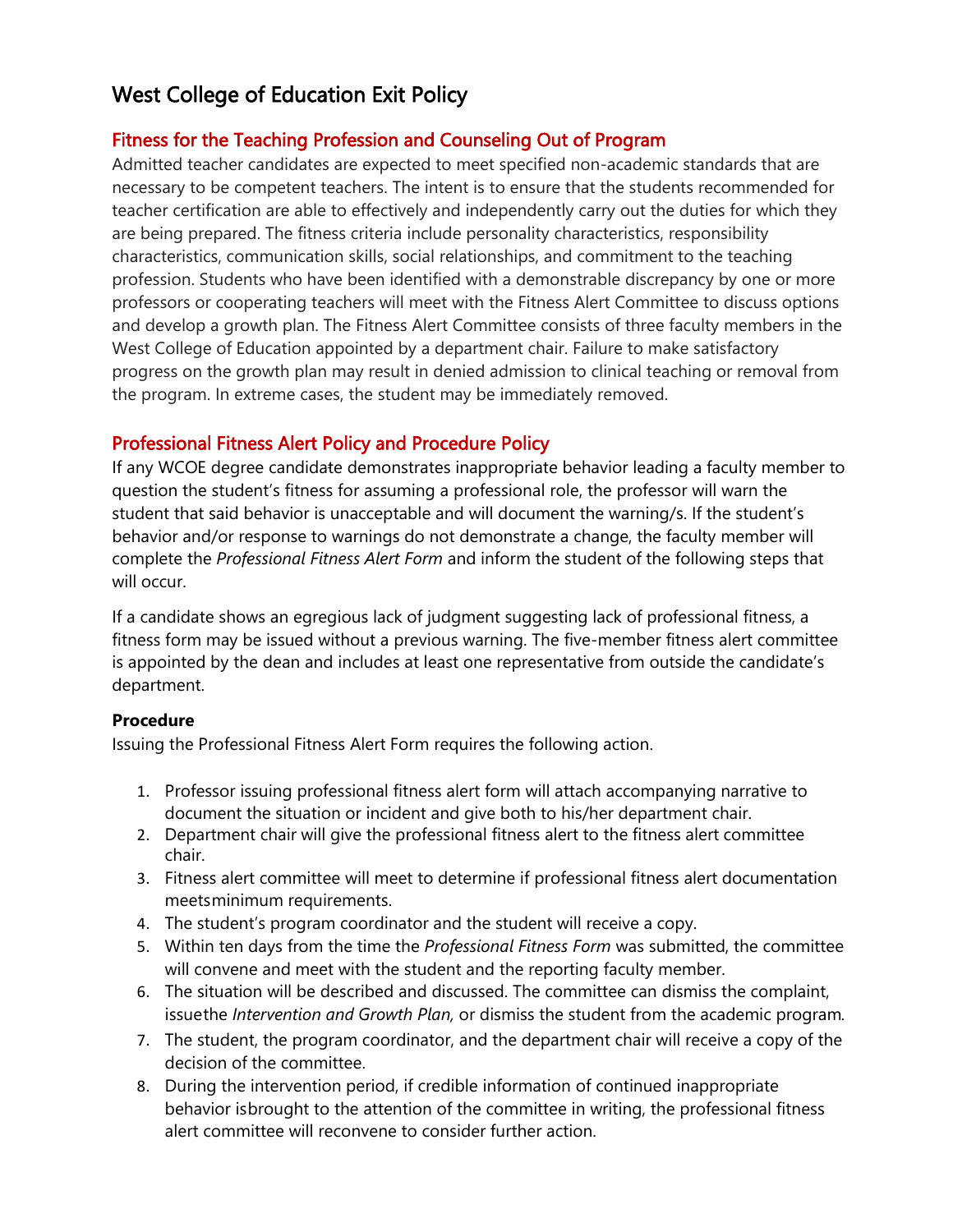\*During the intervention period if credible information of continued inappropriate behavior is broughtto the attention of the committee in writing, the fitness alert committee will reconvene to consider further action.

Counseling – candidates who have repeated issues with Fitness Alerts or concerns forwarded to a department chair, certification officer, or dean may receive counseling regarding the appropriateness of the teaching profession. WCOE concerns may be based upon the knowledge, skills, and/or dispositions outlined in syllabi and the conceptual framework, but may also include engagement in the profession. WCOE is ultimately responsible for the performance of its completers and reserves the right to determine who is identified as a WCOE teacher/educator professional.



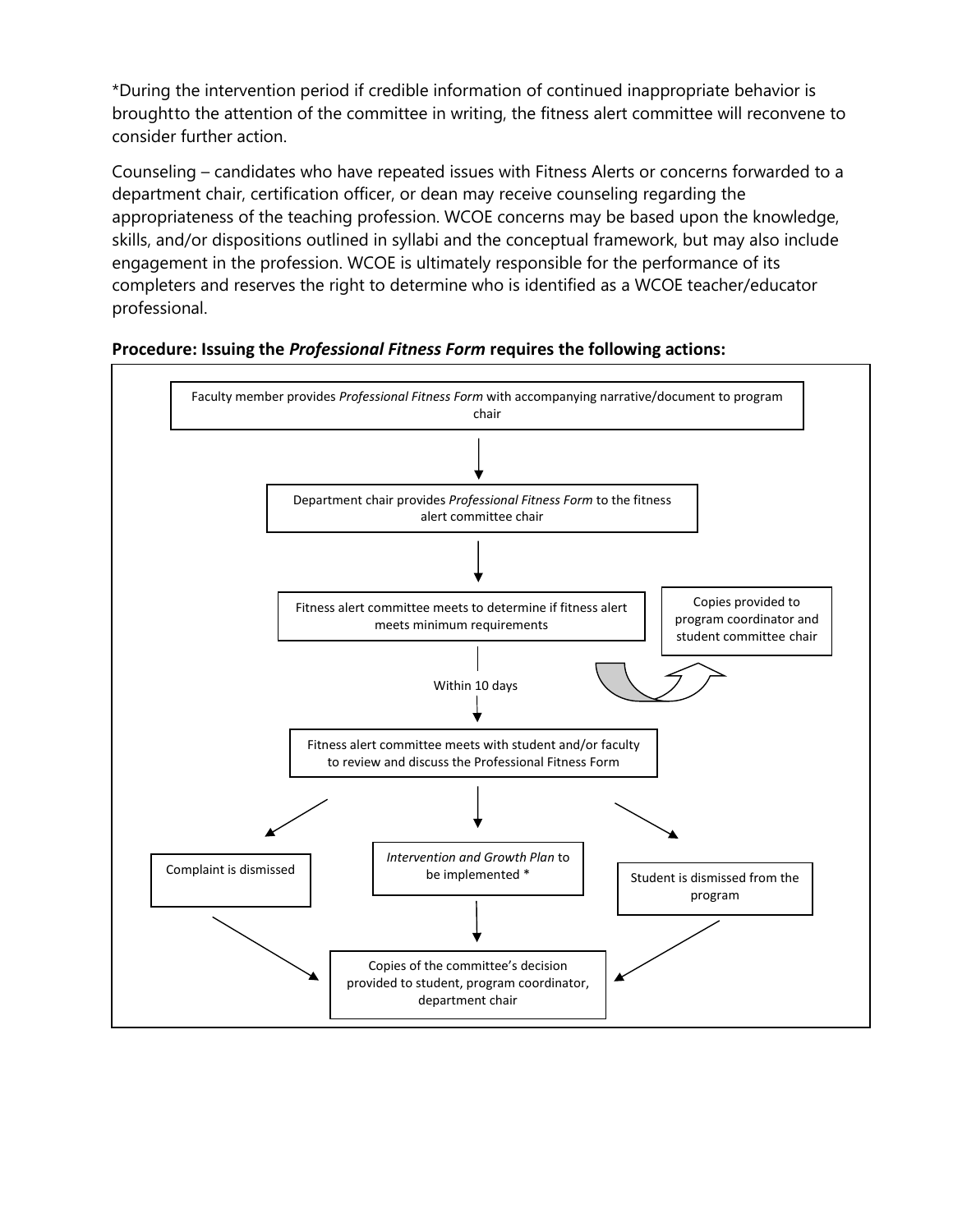# West College of Education Complaint Process

# WCOE Complaint Process

In this policy, the terms "complaint" and "grievance" shall have the same meaning.

# *Other Complaint Processes:*

Stakeholder complaints shall be filed in accordance with this policy, except as required by the policies listed below. Some of these policies require appeals to be submitted in accordance with this complaint policy after the relevant complaint process:

- 1. Complaints alleging discrimination or harassment based on race, color, gender, national origin, disability, or religion shall be submitted in accordance with policy.
- 2. Complaints concerning retaliation related to discrimination and harassment shall be submitted in accordance with policy.
- 3. Complaints concerning identification, evaluation, or educational placement of a student with a disability within the scope of Section 504 shall be submitted in accordance with policy and the procedural safeguards handbook.
- 4. Complaints concerning identification, evaluation, educational placement, or discipline of a student with a disability within the scope of the Individuals with Disabilities Education Act shall be submitted in accordance with policy, and the procedural safeguards handbook.

# *Notice to Stakeholders:*

The West College of Education (WCOE) shall inform stakeholders of this policy by information posted in the physical facility, on the website or, upon request, written information.

# *Guiding Principles: Informal Process:*

WCOE encourages stakeholders to discuss their concerns with the appropriate employee who has the authority to address the concerns. Concerns should be expressed as soon as possible to allow early resolution at the lowest possible level. Informal resolution shall be encouraged but shall not extend any deadlines in this policy, except by mutual written consent.

# *Formal Process:*

A stakeholder may initiate the formal process described above by timely filing a written complaint form. Even after initiating the formal complaint process, stakeholders are encouraged to seek informal resolution of their concerns. A stakeholder whose concerns are resolved may withdraw a formal complaint at any time. The process described in this policy shall not be construed to create new or additional rights beyond those granted by law or WCOE policy, nor to require a full evidentiary hearing or "mini-trial" at any level.

# *Freedom from Retaliation:*

Neither the WCOE nor any WCOE employee shall unlawfully retaliate against any stakeholder for bringing a concern or complaint.

# *General Provisions Filing:*

Complaint forms and appeal notices may be filed by hand-delivery, by electronic communication, including e-mail and fax, or by U.S. Mail. Hand-delivered filings shall be timely filed if received by the appropriate WCOE employee by the close of business on the deadline. Filings submitted by electronic communication shall be timely filed if they are received by the close of business on the deadline, as indicated by the date and time shown on the electronic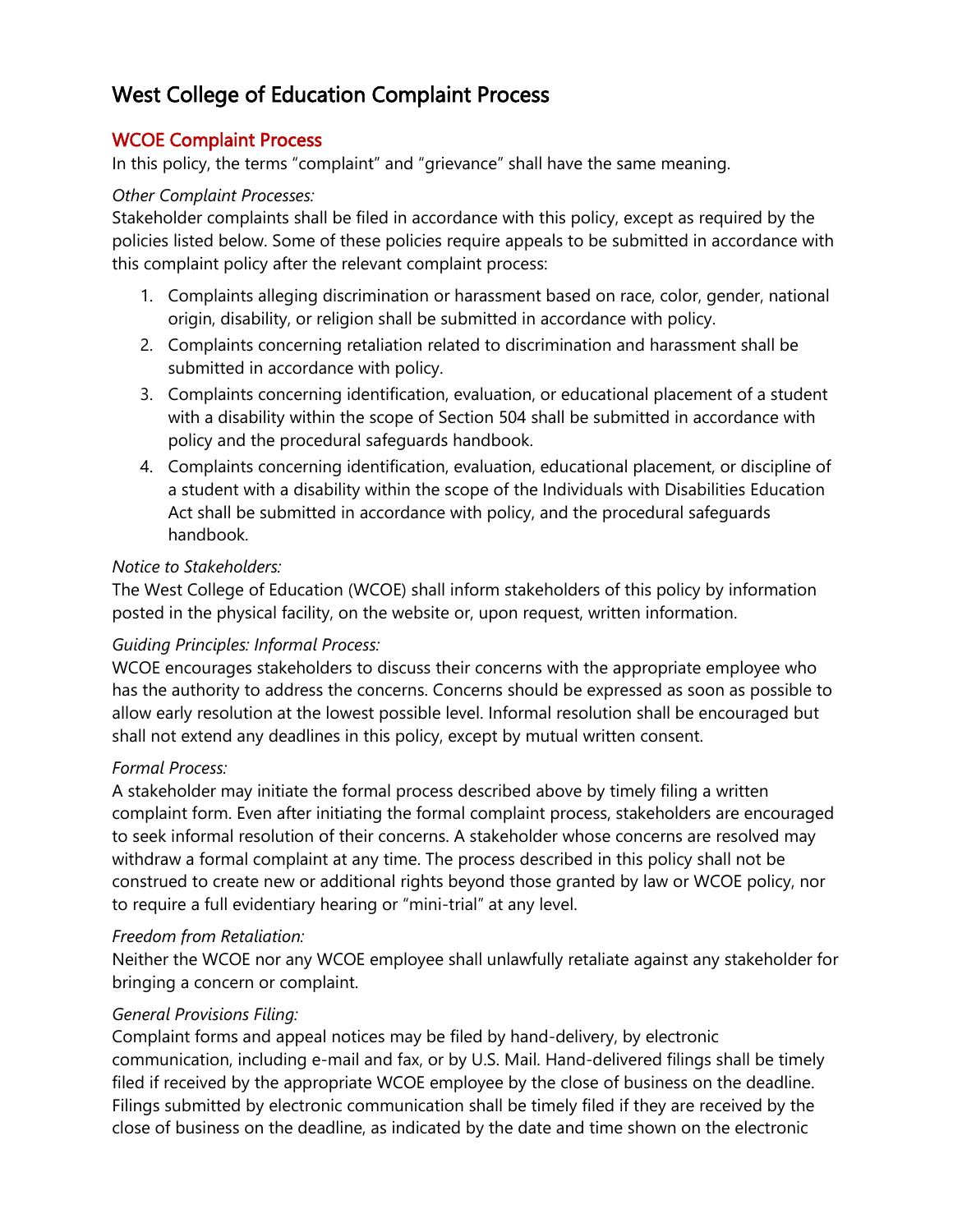communication. Mail filings shall be timely filed if they are postmarked by U.S. Mail on or before the deadline and received by the appropriate WCOE employee no more than three days after the deadline.

# *Scheduling Conferences:*

WCOE shall make reasonable attempts to schedule conferences at a mutually agreeable time. If a stakeholder fails to appear at a scheduled conference, the WCOE may hold the conference and issue a decision in the stakeholder's absence.

#### *Response:*

At Levels One and Two, "response" shall mean a written communication to the stakeholder from the appropriate employee. Responses may be hand-delivered, sent by electronic communication to the stakeholder's e-mail address of record, or sent by U.S. Mail to the stakeholder's mailing address of record. Mailed responses shall be timely if they are postmarked by U.S. Mail on or before the deadline.

#### *Days:*

"Days" shall mean university business days. In calculating time lines under this policy, the day document is filed is "day zero." The following business day is "day one."

#### *Representative:*

"Representative" shall mean any person who or organization that is designated by the stakeholder to represent the stakeholder in the complaint process. The stakeholder may designate a representative through written notice to the WCOE at any level of this process. If the stakeholder designates a representative with fewer than three days' notice to WCOE before a scheduled conference or hearing, the WCOE may reschedule the conference or hearing to a later date, if desired, in order to include the WCOE's counsel. The WCOE may be represented by counsel at any level of the process.

# *Consolidating Complaints:*

Complaints arising out of an event or a series of related events shall be addressed in one complaint. A stakeholder shall not file separate or serial complaints arising from any event or series of events that have been or could have been addressed in a previous complaint.

# *Untimely Filings:*

All time limits shall be strictly followed unless modified by mutual written consent. If a complaint form or appeal notice is not timely filed, the complaint may be dismissed, on written notice to the stakeholder, at any point during the complaint process. The stakeholder may appeal the dismissal by seeking review in writing within ten days from the date of the written dismissal notice, starting at the level at which the complaint was dismissed. Such appeal shall be limited to the issue of timeliness.

#### *Costs Incurred:*

Each party shall pay its own costs incurred in the course of the complaint.

# *Complaint and Appeal Forms:*

Complaints and appeals under this policy shall be submitted in writing on a form provided by the WCOE. Copies of any documents that support the complaint should be attached to the complaint form. If the stakeholder does not have copies of these documents, copies may be presented at the Level One conference. After the Level One conference, no new documents may be submitted by the support unless the stakeholder did not know the documents existed before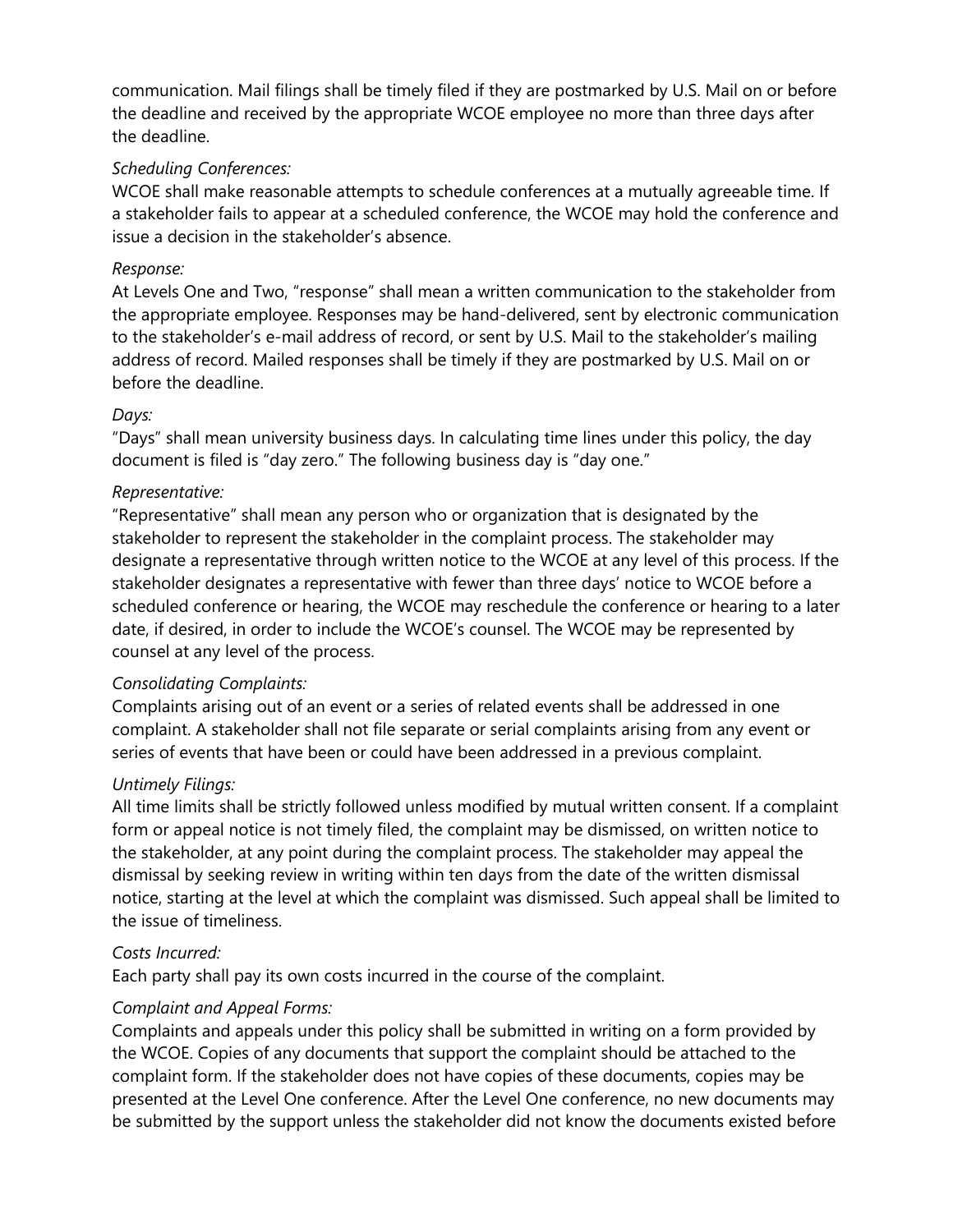the Level One conference. A complaint or appeal form that is incomplete in any material aspect may be dismissed but may be re-filed with all the required information if the re-filing is within the designated time for filing.

# **Level One:**

Complaint forms must be filed:

- a. Within 15 days of the date the stakeholder first knew, or with reasonable diligence should have known, of the decision or action giving rise to the complaint or grievance; and
- b. With the lowest level WCOE employee who has the authority to remedy the alleged problem. If the only WCOE employee who has authority to remedy the alleged problem is the WCOE legal authority or designee whom the complaint is about, the complaint may begin at Level Two following the procedure, including deadlines, for filing the complaint form at Level One. If the complaint is not filed with the appropriate employee, the receiving employee must note the date and time the complaint form was received and immediately forward the complaint form to the appropriate employee.

The appropriate WCOE employee shall investigate as necessary and schedule a conference with the stakeholder within ten days after receipt of the written complaint. The WCOE employee may set reasonable time limits for the conference. Absent extenuating circumstances, the WCOE employee shall provide the stakeholder a written response within ten days following the conference. In reaching a decision, the WCOE employee may consider information provided at the Level One conference and any other relevant documents or information the WCOE employee believes will help resolve the complaint.

#### **Level Two:**

If the stakeholder did not receive the relief requested at Level One or if the time for a response has expired, the stakeholder may request a conference with the WCOE legal authority or designee to appeal the Level One decision. The appeal notice must be filed in writing, on a form provided by the WCOE, within ten days of the date of the written Level One response or, if no response was received, within ten days of the Level One response deadline. After receiving notice of the appeal, the Level One WCOE employee shall prepare and forward a record of the Level One complaint to the Level Two Program legal authority or designee. The stakeholder may request a copy of the Level One record.

The Level One record shall include:

- 1. The original complaint form and any attachments.
- 2. All other documents submitted by the stakeholder at Level One.
- 3. The written response issued at Level One and any attachments.
- 4. All other documents relied upon by the Level One Program employee in reaching the Level One decision.

The Program legal authority or designee shall schedule a conference within ten days after the appeal notice is filed. The conference shall be limited to the issues and documents considered at Level One. At the conference, the stakeholder may provide information concerning any documents or information relied upon by the Program employee for the Level One decision. The Program legal authority or designee may set reasonable time limits for the conference. The Program legal authority or designee shall provide the stakeholder a written response within ten days following the conference. In reaching a decision, the WCOE legal authority or designee may